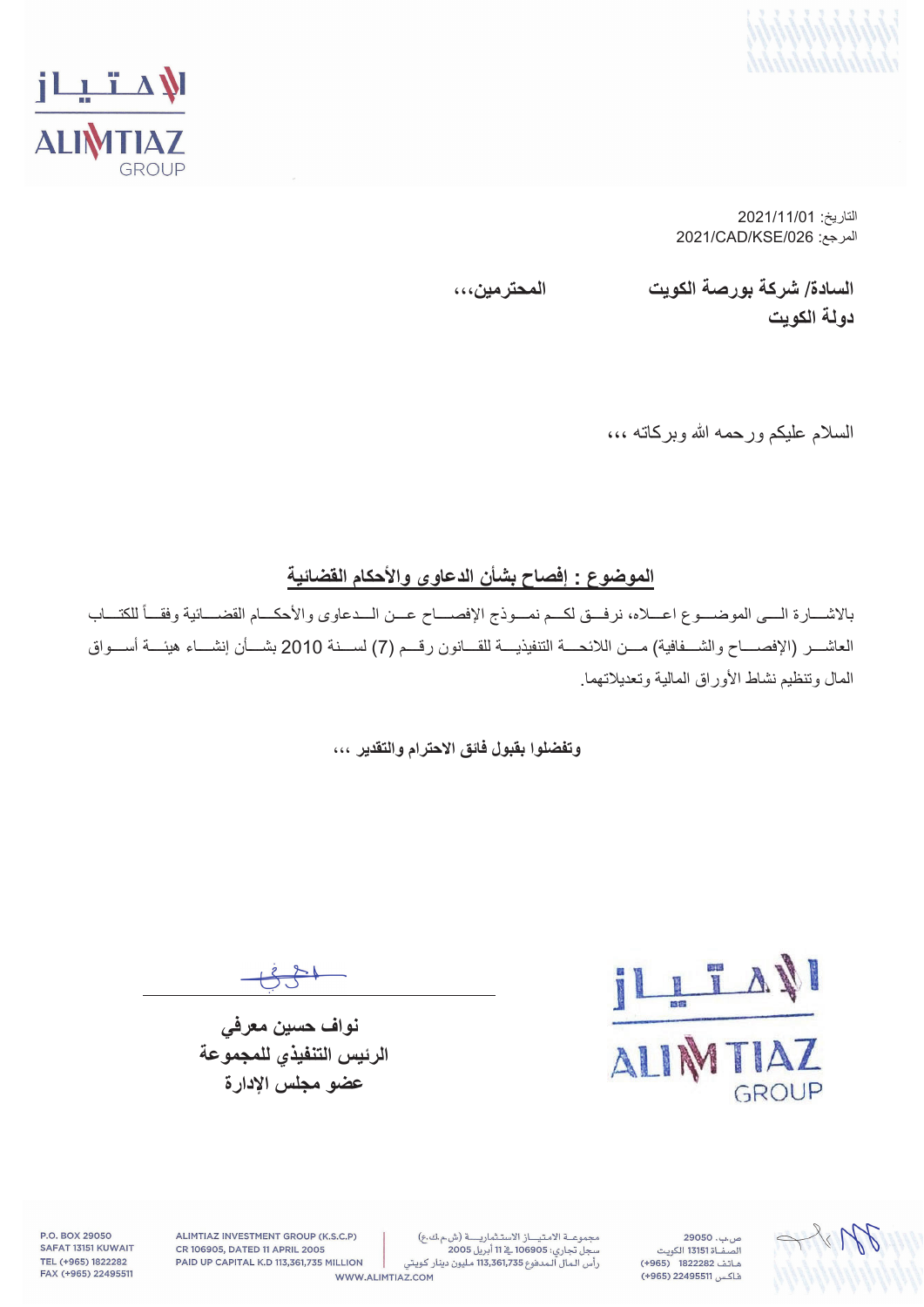



## نموذج الإفصاح عن الدعاوى والأحكام ال<mark>قض</mark>ائية

| 2021/11/01                                                                                                                                                                                                                                                                                 | التاريخ                                 |
|--------------------------------------------------------------------------------------------------------------------------------------------------------------------------------------------------------------------------------------------------------------------------------------------|-----------------------------------------|
| شركة مجموعة الامتياز الاستثمارية                                                                                                                                                                                                                                                           | إسم الشركة المدرجة                      |
| 2019/4921                                                                                                                                                                                                                                                                                  | رقم القضية                              |
| دعوى ندب خبير                                                                                                                                                                                                                                                                              | موضوع القضية                            |
| 2021/10/31                                                                                                                                                                                                                                                                                 | تاريخ الحكم                             |
| المحكمة الكلية — تجاري مدني كلي حكومة (أول درجة)                                                                                                                                                                                                                                           | المحكمة التى أصدرت الحكم                |
| شركة مجموعة الإمتياز الاستثمارية ش.م.ك.ع. (مدعى عليها).<br>$\sim$<br>شركة أعيان الخليجية ش ش و (مدعية)                                                                                                                                                                                     | أطراف الدعوى                            |
| شركة أعيان الخليجية.                                                                                                                                                                                                                                                                       | الحكم لصالح                             |
| حكمـــت المحكمـــة بــــإلزام المـــدعى عليهـــا بـــأن تـــودي للمدعيـــة مبلـــغ وقـــدره 26,948,997 د.ك (ســـتة<br>وعشسرون مليسون وتسسعمائة وثمانيسة وأربعسون ألسفأ وتسسع مائسة وسسبعة وتسسعون دينسار كسويتي)<br>وألزمتها بالمصروفات ومبلغ ألف دينار كويتي مقابل أتعاب المحاماة الفعلية | منطوق الحكم أول درجة                    |
|                                                                                                                                                                                                                                                                                            | منطوق حكم الاستئناف                     |
|                                                                                                                                                                                                                                                                                            | منطوق حكم التمييز                       |
| لا يمكن تحديد الأثر  المتر تب على الحكم في الوقت الحالي، حيث أن الحكم الصـادر  هو حكم ابتدائي و غير  نافذ وستقوم<br>الشركة باستئنافه، كما أن المرجح الغاءه لمخالفته أحكام نهائية مدنيا وجزائيا.                                                                                            | الأثر المتوقع على الشركة نتيجة<br>الحكم |



55

نواف حسين معرف*ي* الرئيس التنفيذي للمجموعة عضو مجلس الإدارة

 $\sqrt{2}$ 

ص ب. 29050 .<br>الصفــاة 13151 الكويت هاتف 1822282 (965+) فاكس 22495511 (965+)

مجموعــة الامـتيــــاز الاستـثماريـــــة (ش.م.ك.ع)<br>سجل تجاري: 106905 ـــة 11 أبريل 2005<br>رأس الـمال الـمدفوع 113,361,735 مليون دينار كـويتي WWW.ALIMTIAZ.COM

ALIMTIAZ INVESTMENT GROUP (K.S.C.P) CR 106905, DATED 11 APRIL 2005 PAID UP CAPITAL K.D 113,361,735 MILLION

P.O. BOX 29050 SAFAT 13151 KUWAIT TEL (+965) 1822282 FAX (+965) 22495511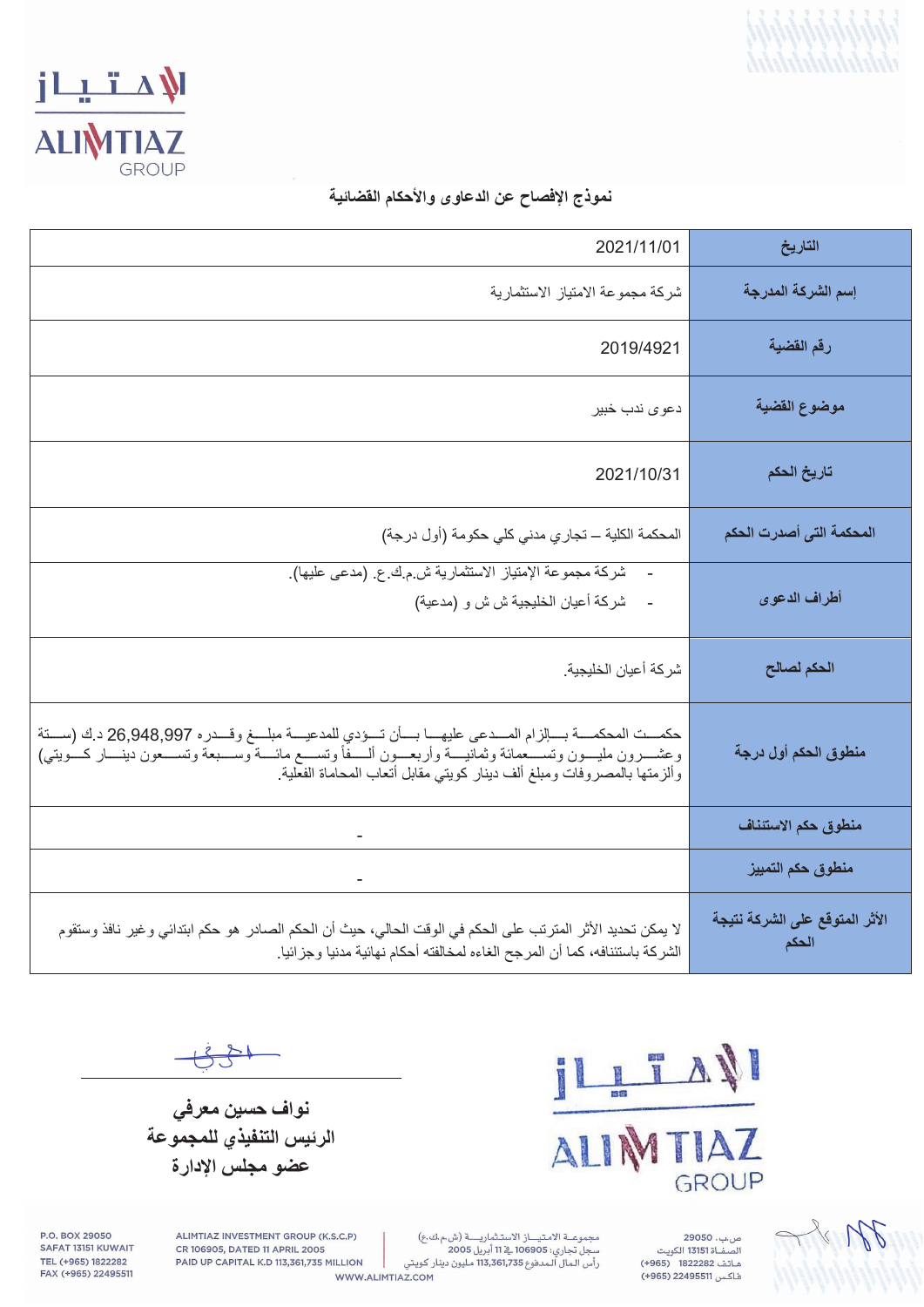



Date: 01/11/2021 Ref: 026/KSE/CAD/2021

## **Boursa Kuwait Company Kuwait**

## **Subject: Disclosure of Lawsuits & Court Judgment**

With reference to the above subject, find attached disclosure form of lawsuits & court judgment in accordance with Book Ten (Disclosure and Transparency) of the executive bylaws of Law No. (7) of 2010 regarding the establishment of the capital markets authority and regulating securities activities and their amendments.

Sincerely,

**Nawaf H Marafi Group Chief Executive Officer Board Member** 



P.O. BOX 29050 SAFAT 13151 KUWAIT TEL (+965) 1822282 FAX (+965) 22495511

ALIMTIAZ INVESTMENT GROUP (K.S.C.P) CR 106905, DATED 11 APRIL 2005 PAID UP CAPITAL K.D 113,361,735 MILLION

مجموعة الامتياز الاستثمارية (ش.م.ك.ع) سجل تجاري: 106905 <u>به</u> 11 أبريل 2005 رأس المال المدفوع 113,361,735 مليون دينار كويتي WWW.ALIMTIAZ.COM

ص.ب. 29050 .<br>الصفــاة 13151 الكويت هاتف 1822282 (965+) فاكس 22495511 (965+)